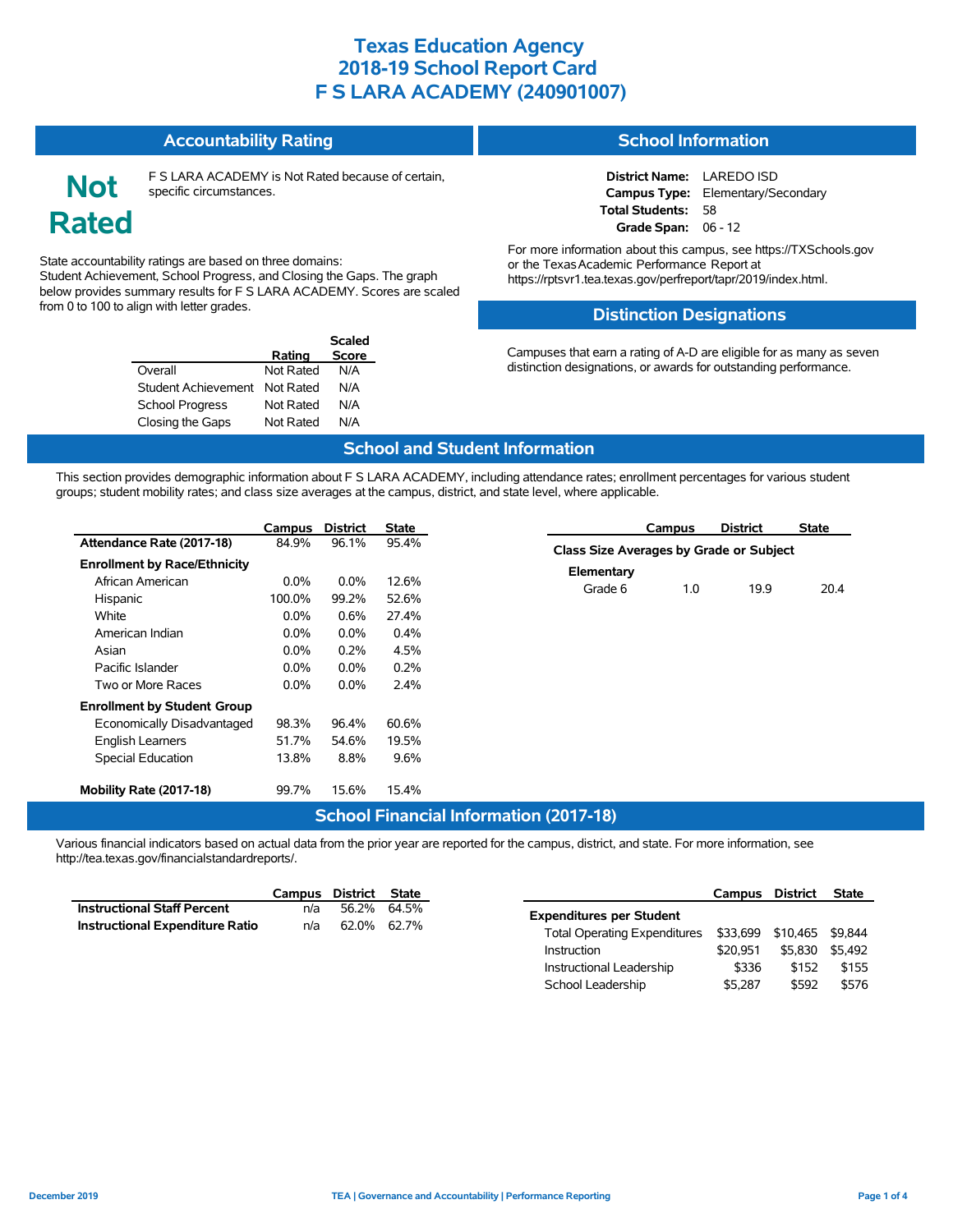### **STAAR Outcomes**

This section provides STAAR performance and Academic Growth outcomes. Academic Growth measures whether students are maintaining performance or improving from year to year.

**There is no STAAR performance data for this campus.**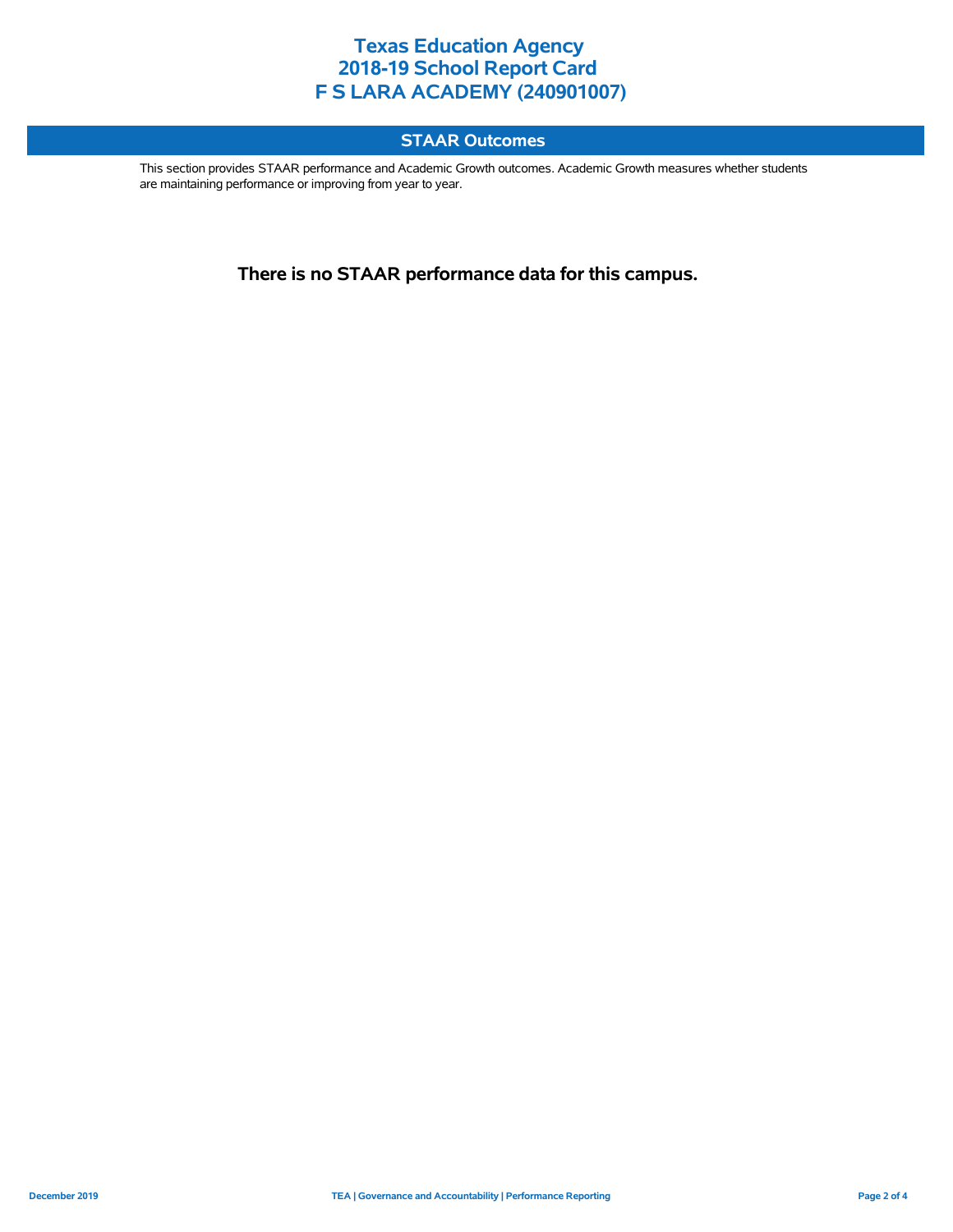#### **Graduation and College, Career, and Military Readiness Outcomes**

This section provides graduation, graduation plan, and College, Career, and Military Readiness rates.

|                                                                         |              |                 |         |                          |        |       |          |       |                 | Two or         |        |
|-------------------------------------------------------------------------|--------------|-----------------|---------|--------------------------|--------|-------|----------|-------|-----------------|----------------|--------|
|                                                                         |              |                 |         | African                  |        |       | American |       | <b>Pacific</b>  | More           | Econ   |
|                                                                         | <b>State</b> | <b>District</b> |         | Campus American Hispanic |        | White | Indian   | Asian | <b>Islander</b> | Races          | Disadv |
| Annual Dropout Rate (Gr 9-12)                                           |              |                 |         |                          |        |       |          |       |                 |                |        |
| 2017-18                                                                 | 1.9%         | 1.5%            | 0.0%    | $\ast$                   | 0.0%   |       |          |       |                 |                | 0.0%   |
| 2016-17                                                                 | 1.9%         | 1.5%            | 0.6%    | $\overline{\phantom{a}}$ | 0.6%   |       |          |       |                 |                | 0.6%   |
| 4-Year Longitudinal Rate (Gr 9-12)<br>Class of 2018                     |              |                 |         |                          |        |       |          |       |                 |                |        |
| Graduated                                                               | 90.0%        | 94.5%           |         |                          |        |       |          |       |                 |                |        |
| Graduates, TxCHSE, & Cont                                               | 94.3%        | 95.5%           |         |                          |        |       |          |       |                 |                |        |
| Class of 2017                                                           |              |                 |         |                          |        |       |          |       |                 |                |        |
| Graduated                                                               | 89.7%        | 91.5%           |         |                          |        |       |          |       |                 |                |        |
| Graduates, TxCHSE, & Cont                                               | 94.1%        | 93.9%           |         |                          |        |       |          |       |                 |                |        |
|                                                                         |              |                 |         |                          |        |       |          |       |                 |                |        |
| 5-Year Extended Longitudinal Rate (Gr 9-12)                             |              |                 |         |                          |        |       |          |       |                 |                |        |
| Class of 2017<br>Graduated                                              | 92.0%        | 93.6%           | $\star$ |                          |        |       |          |       |                 |                |        |
| Graduates, TxCHSE, & Cont                                               | 93.7%        | 93.8%           |         |                          |        |       |          |       |                 |                |        |
| Class of 2016                                                           |              |                 |         |                          |        |       |          |       |                 |                |        |
| Graduated                                                               | 91.6%        | 91.8%           | 37.5%   |                          | 37.5%  |       |          |       |                 |                | 28.6%  |
| Graduates, TxCHSE, & Cont                                               | 93.4%        | 92.4%           | 37.5%   |                          | 37.5%  |       |          |       |                 |                | 28.6%  |
|                                                                         |              |                 |         |                          |        |       |          |       |                 |                |        |
| 6-Year Extended Longitudinal Rate (Gr 9-12)                             |              |                 |         |                          |        |       |          |       |                 |                |        |
| Class of 2016                                                           |              |                 |         |                          |        |       |          |       |                 |                |        |
| Graduated                                                               | 92.1%        | 92.1%           | 37.5%   |                          | 37.5%  |       |          |       |                 |                | 28.6%  |
| Graduates, TxCHSE, & Cont                                               | 93.4%        | 92.3%           | 37.5%   | ÷,                       | 37.5%  |       |          |       |                 | $\overline{a}$ | 28.6%  |
| Class of 2015                                                           |              |                 |         |                          | 62.5%  |       |          |       |                 |                | 57.1%  |
| Graduated                                                               | 91.8%        | 89.8%           | 62.5%   | Ĭ.                       |        |       |          |       |                 |                |        |
| Graduates, TxCHSE, & Cont                                               | 93.3%        | 90.3%           | 62.5%   |                          | 62.5%  |       |          |       |                 |                | 57.1%  |
| 4-Year Federal Graduation Rate Without Exclusions (Gr 9-12)             |              |                 |         |                          |        |       |          |       |                 |                |        |
| Class of 2018                                                           | 90.0%        | 93.7%           |         |                          |        |       |          |       |                 |                |        |
| Class of 2017                                                           | 89.7%        | 90.9%           | $\star$ |                          | $\ast$ |       |          |       |                 |                |        |
| RHSP/DAP Graduates (Longitudinal Rate)                                  |              |                 |         |                          |        |       |          |       |                 |                |        |
| Class of 2018                                                           | 68.5%        | $\ast$          |         |                          |        |       |          |       |                 |                |        |
| Class of 2017                                                           | 88.5%        | 92.8%           |         |                          |        |       |          |       |                 |                |        |
|                                                                         |              |                 |         |                          |        |       |          |       |                 |                |        |
| RHSP/DAP/FHSP-E/FHSP-DLA Graduates (Longitudinal Rate)<br>Class of 2018 | 86.8%        | 95.3%           |         |                          |        |       |          |       |                 |                |        |
|                                                                         |              |                 |         |                          |        |       |          |       |                 |                |        |
| Class of 2017                                                           | 85.9%        | 91.9%           |         |                          |        |       |          |       |                 |                |        |
| College, Career, and Military Ready (Annual Graduates)                  |              |                 |         |                          |        |       |          |       |                 |                |        |
| 2017-18                                                                 | 65.5%        | 65.2%           |         |                          |        |       |          |       |                 |                |        |
| <b>SAT/ACT Results (Annual Graduates)</b>                               |              |                 |         |                          |        |       |          |       |                 |                |        |
| Tested                                                                  |              |                 |         |                          |        |       |          |       |                 |                |        |
| 2017-18                                                                 | 74.6%        | 86.1%           |         |                          |        |       |          |       |                 |                |        |
| 2016-17                                                                 | 73.5%        | 86.2%           |         |                          |        |       |          |       |                 |                |        |
| Average SAT Score ***                                                   |              |                 |         |                          |        |       |          |       |                 |                |        |
| 2017-18                                                                 | 1036         | 867             |         |                          |        |       |          |       |                 |                |        |
| Average ACT Score ***                                                   |              |                 |         |                          |        |       |          |       |                 |                |        |
| 2017-18                                                                 | 20.6         | 14.6            |         |                          |        |       |          |       |                 |                |        |

? Indicates that the data for this item were statistically improbable or were reported outside a reasonable range.<br>- Indicates zero observations reported for this group.<br>- Indicates zero observations reported for this grou